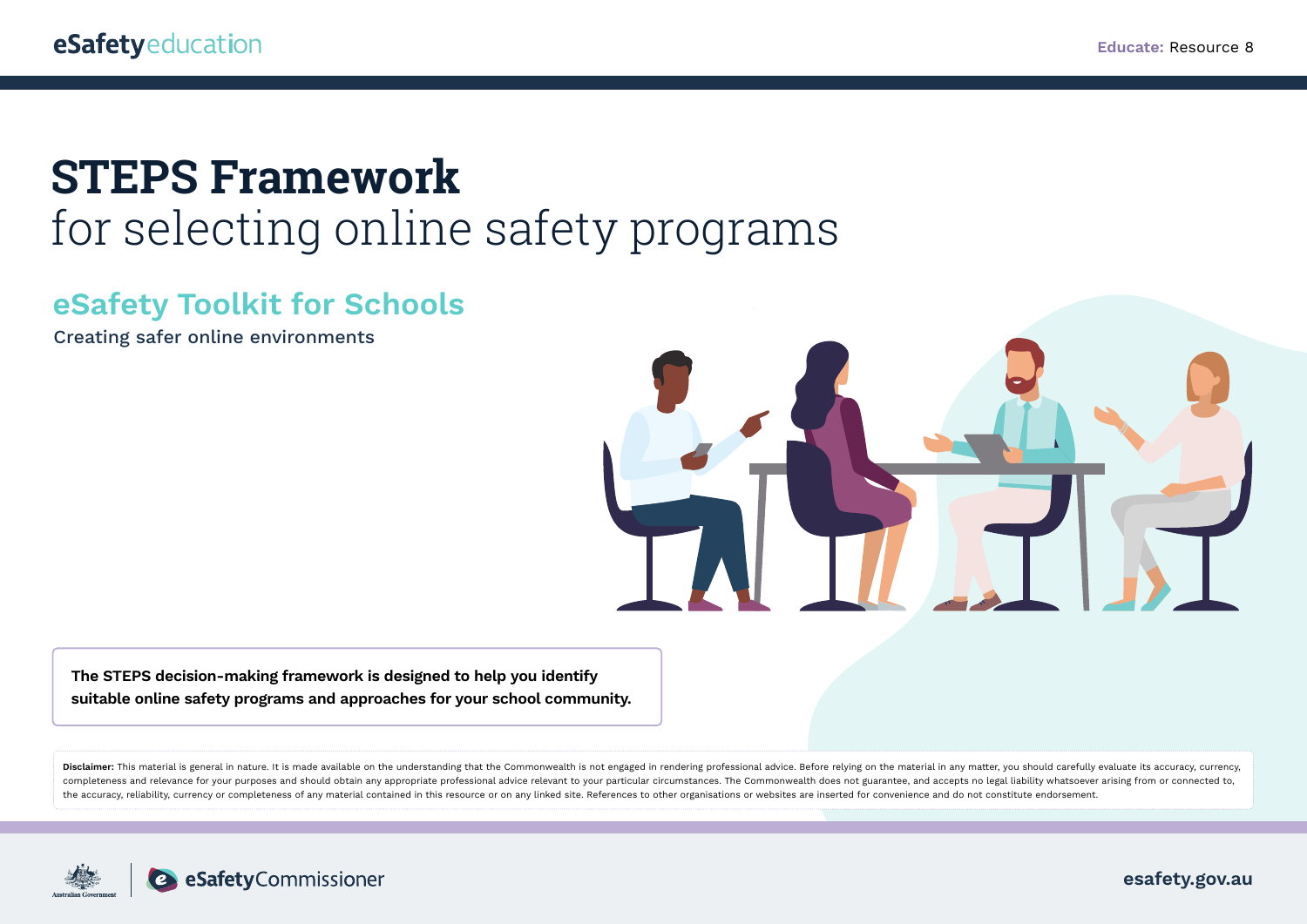



Adapted with permission by

the eSafety Commissioner 2020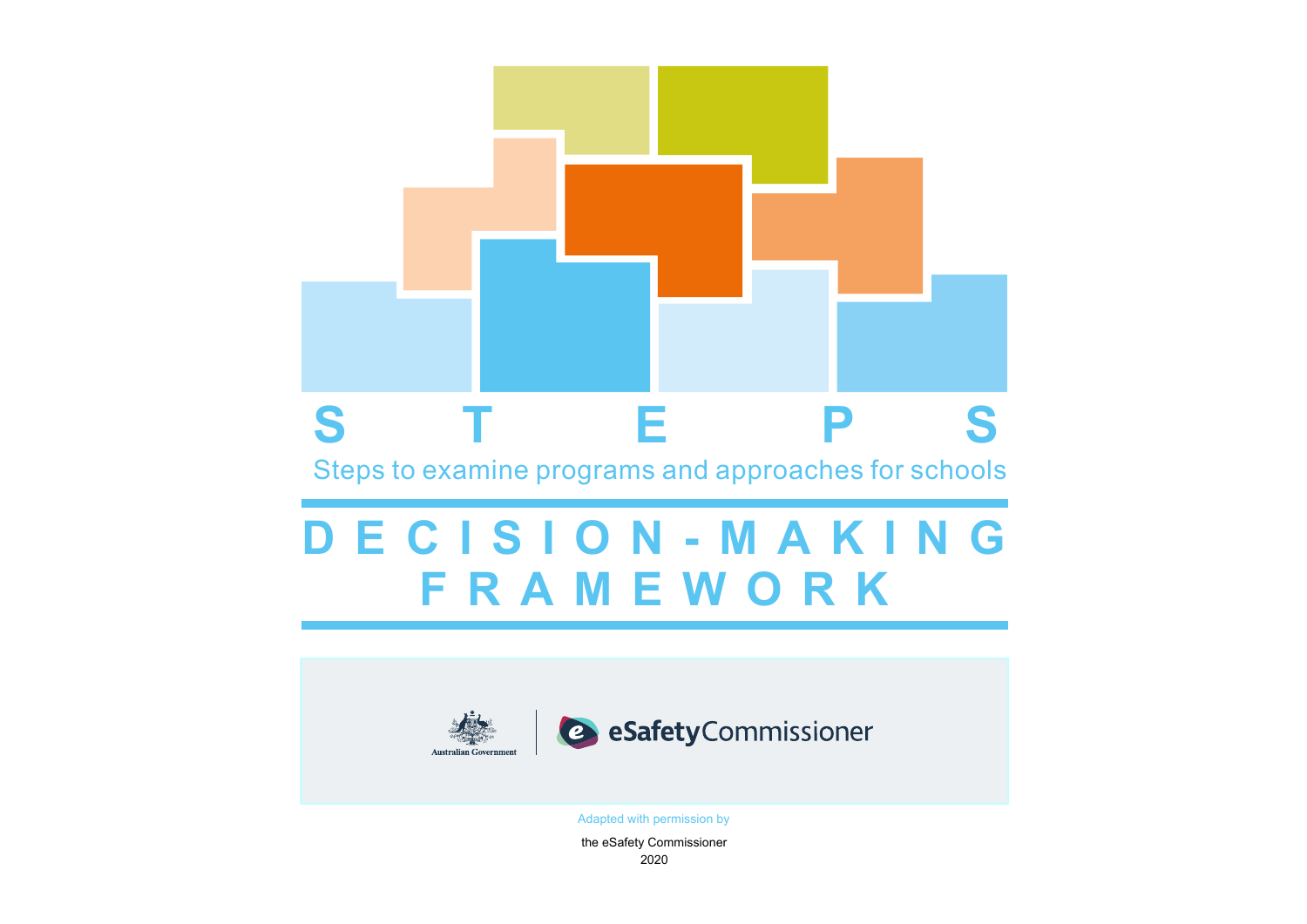#### STEPS has been adapted by the eSafety Commisisoner in 2020

#### with permission from Bullying. No Way! [bullyingnoway.gov.au](https://bullyingnoway.gov.au/)

The Bullying. No Way! STEPS decision-making framework was originally developed by the Safe and Supportive School Communities (SSSC) Working Group to assist schools to examine bullying prevention programs and approaches. The copyright for the original document is held by The State of Queensland (Department of Education and Training) 2016 on behalf of all Australian Education Authorities.



This material is licensed under a Creative Commons Attribution 3.0 Australia (CC BY NC) licence. <https://creativecommons.org/licenses/by-nc/3.0/au/>

You are free to use copyright material for non-commercial purposes in line with the licence terms, with the exception of the Commonwealth Coat of Arms and the eSafety Commissioner's logo. You must keep the copyright notice on the copyright material and attribute the Australian Education Authorities/the State of Queensland as the source of the copyright material.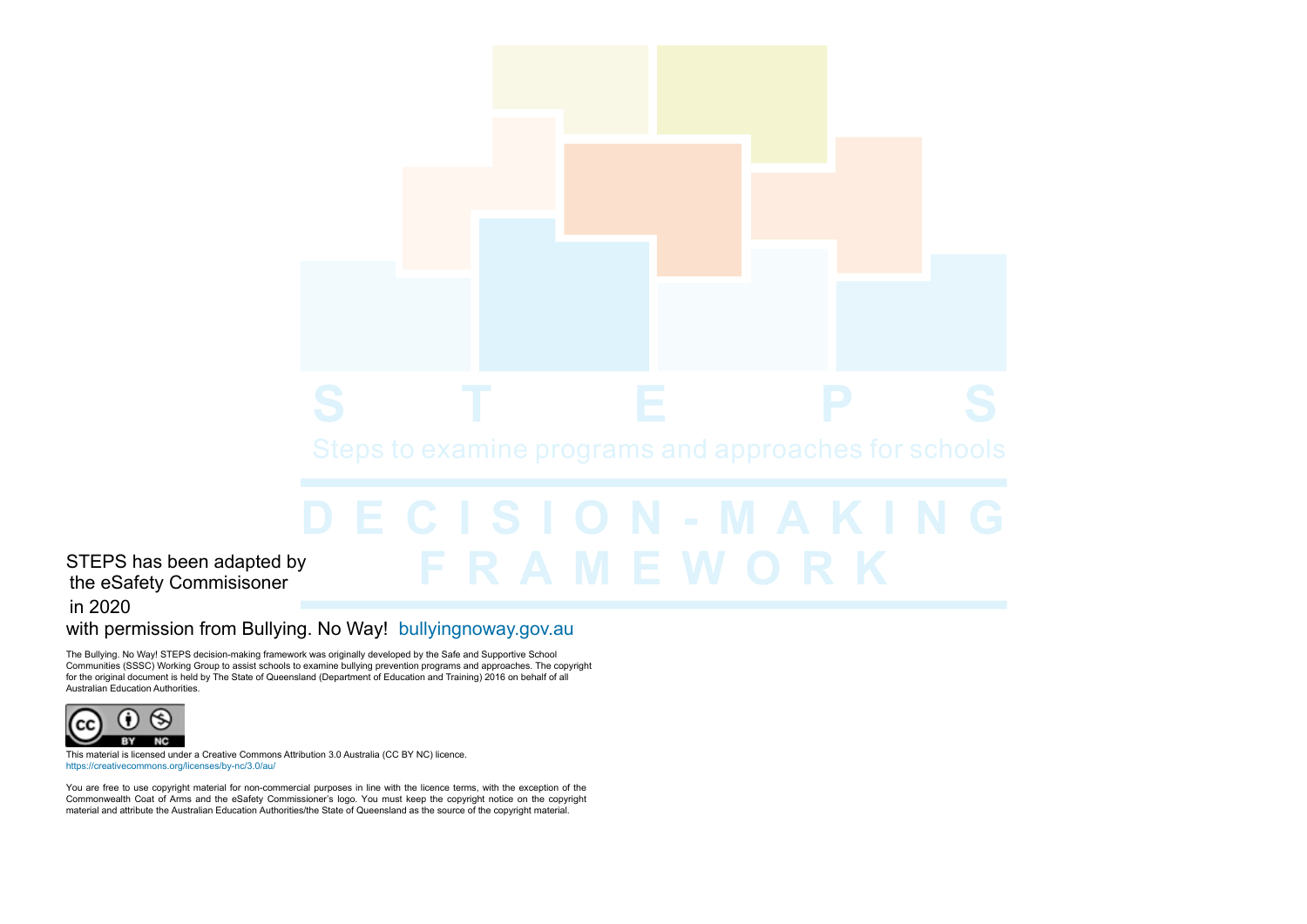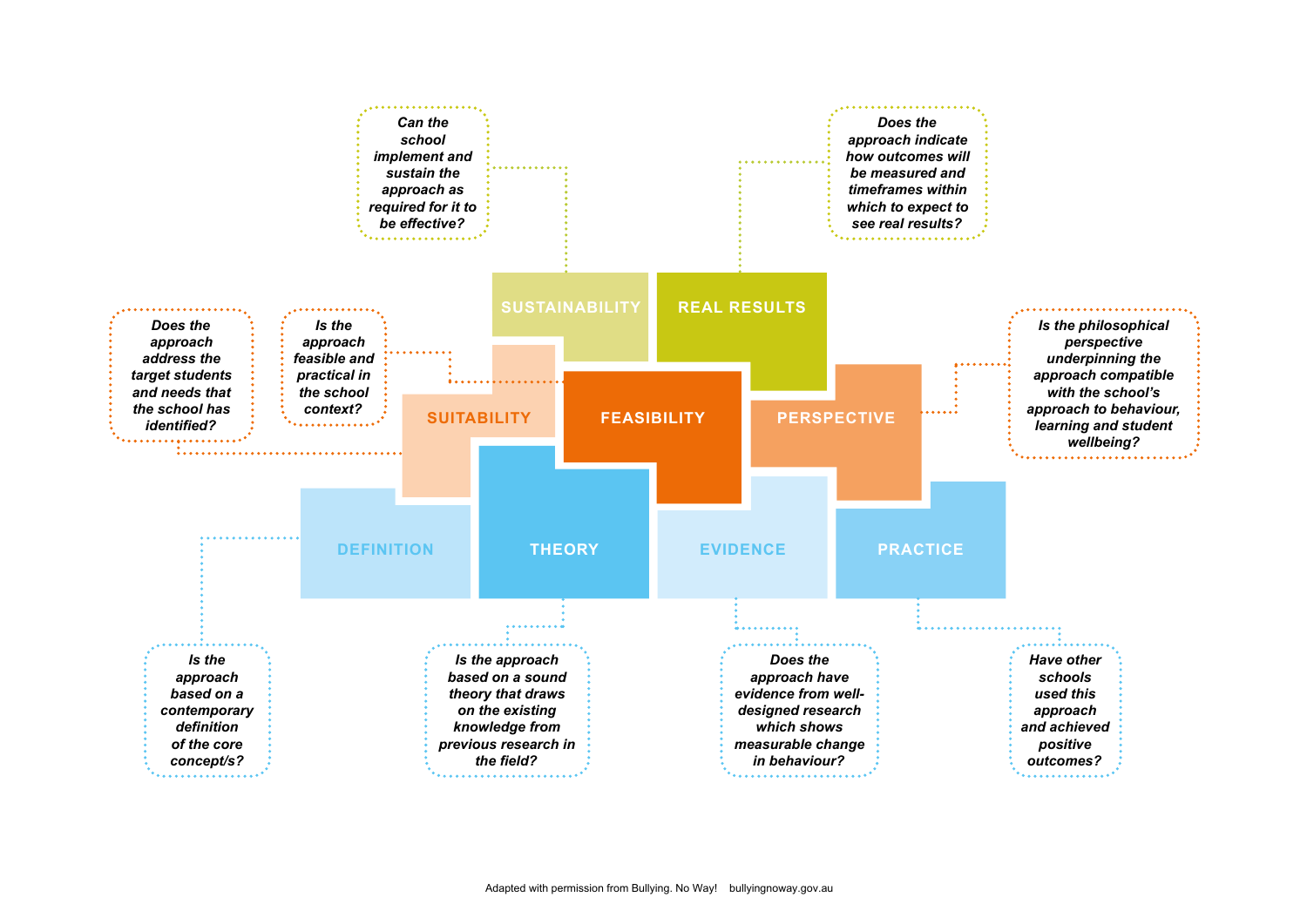## **STEPS – Steps to examine programs and approaches for schools**

### Does it work? What is the evidence?



|                 |                   | <b>Key Question</b>                                                                                                              | To ask about the approach                                                                                                                                                                                                                                                                                                                                                                                                                                                                                                          | To ask about your school                                                                                                                                                                                                                                                                                                                                                                                                                                                                   |
|-----------------|-------------------|----------------------------------------------------------------------------------------------------------------------------------|------------------------------------------------------------------------------------------------------------------------------------------------------------------------------------------------------------------------------------------------------------------------------------------------------------------------------------------------------------------------------------------------------------------------------------------------------------------------------------------------------------------------------------|--------------------------------------------------------------------------------------------------------------------------------------------------------------------------------------------------------------------------------------------------------------------------------------------------------------------------------------------------------------------------------------------------------------------------------------------------------------------------------------------|
| DEFINITION      | <b>Definition</b> | Is the approach based<br>on a contemporary<br>definition of the core<br>concept/s?                                               | • How does the program define online safety?<br>• How does the program identify the factors involved in online<br>safety?                                                                                                                                                                                                                                                                                                                                                                                                          | • Is the definition in this program consistent with the school's<br>understanding of online safety?<br>• Do all members of our school community share this<br>understanding of online safety? Is it included in our school<br>policies?                                                                                                                                                                                                                                                    |
| <b>THEORY</b>   | <b>Theory</b>     | Is the approach based<br>on a sound theory that<br>draws on the existing<br>knowledge from<br>previous research in<br>the field? | • What is the specific aim of the program? (i.e. does it impact on<br>attitudes, skills, behaviours or knowledge)<br>• What theory underpins the program and how has this been<br>incorporated into its content, design and strategies?<br>. What previous research in online safety and related areas<br>does the program draw on?<br>• How does the program promote a positive school climate and<br>respectful online relationships?<br>• How does the program align with the Australian Student<br><b>Wellbeing Framework?</b> | • Is the theoretical basis of this program consistent with our<br>school's approach to behaviour, learning and student wellbeing?<br>• Should we undertake some professional learning to<br>understand more about staying safe online?<br>• Does the program complement how we have implemented the<br>Australian Student Wellbeing Framework?                                                                                                                                             |
| <b>EVIDENCE</b> | Evidence          | Does the approach<br>have evidence<br>from well-designed<br>research which shows<br>measurable change in<br>behaviour?           | . What is the evidence for the program and how has it been<br>gathered?<br>• Does the evidence consist of real change involving<br>measurement of specific behaviours and outcomes?<br>• How did the researchers ensure confidence that the research<br>supports valid claims of effectiveness?                                                                                                                                                                                                                                    | • Will the school be able to implement the program in a way<br>similar to the way it was conducted in research studies?<br>• Are we alert to the use of persuasion- or emotion-driven<br>arguments rather than evidence to support this program? (e.g. is<br>the information provided as 'evidence' actually opinion,<br>promotion or advertising)?<br>• If there is limited research evidence for the program, have we<br>carefully considered the questions under Definition and Theory? |
| <b>PRACTICE</b> | <b>Practice</b>   | <b>Have other schools</b><br>used this approach<br>and achieved positive<br>outcomes?                                            | • Is the research evidence complemented by information from<br>schools that have implemented the program in real-world<br>situations?<br>. If the research evidence for the program is limited, what<br>information (particularly student data) is available from other<br>schools to suggest it is a 'promising practice'?<br>• If there is no research evidence, are the definition and theory<br>which underpin the program well explained and robust?                                                                          | • Are the schools which have successfully implemented this<br>program similar to our school?<br>• Will the school be able to implement the program in a way<br>similar to the way it was conducted in other schools that have<br>achieved positive outcomes?<br>• If there is limited research evidence for the program, have we<br>carefully considered the questions under Definition and Theory?                                                                                        |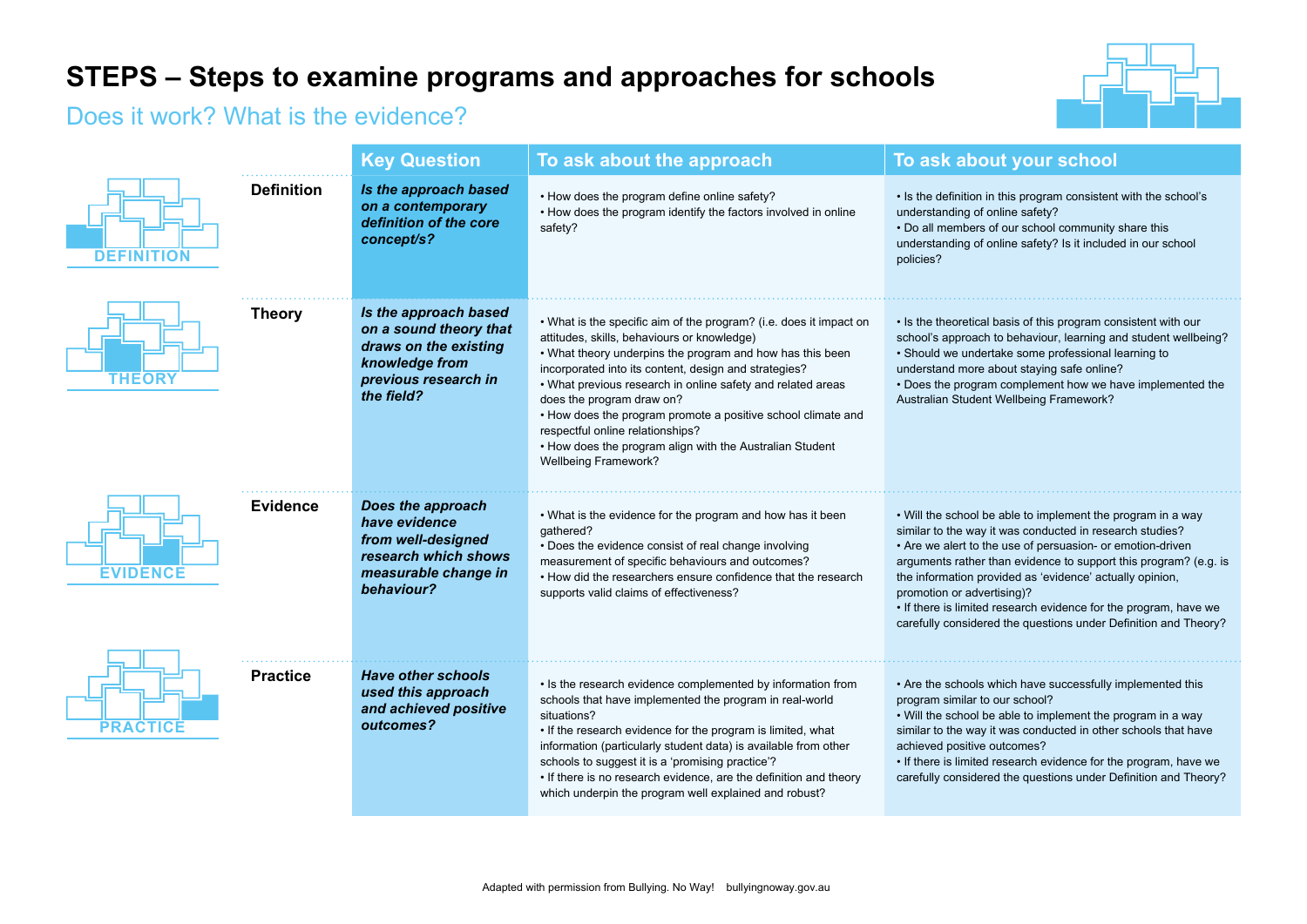# **STEPS – Steps to examine programs and approaches for schools**

### Will it work to achieve our school's goals?



|                    |                    | <b>Key Question</b>                                                                                                                                                 | To ask about the approach                                                                                                                                                                                                                                                                                                                                                                                                                                                                                                                                                                                                                                                                                                                                    | To ask about your school                                                                                                                                                                                                                                                                                                                                                                                                                                                                                                                                                                                                                                           |
|--------------------|--------------------|---------------------------------------------------------------------------------------------------------------------------------------------------------------------|--------------------------------------------------------------------------------------------------------------------------------------------------------------------------------------------------------------------------------------------------------------------------------------------------------------------------------------------------------------------------------------------------------------------------------------------------------------------------------------------------------------------------------------------------------------------------------------------------------------------------------------------------------------------------------------------------------------------------------------------------------------|--------------------------------------------------------------------------------------------------------------------------------------------------------------------------------------------------------------------------------------------------------------------------------------------------------------------------------------------------------------------------------------------------------------------------------------------------------------------------------------------------------------------------------------------------------------------------------------------------------------------------------------------------------------------|
| <b>SUITABILITY</b> | <b>Suitability</b> | <b>Does the approach</b><br>address the target<br>students and needs<br>that the school has<br><i>identified?</i>                                                   | . What is the main purpose of the program: prevention or<br>response (or response as prevention)?<br>. Is the program whole-school, multifaceted or single issue<br>focused?<br>• Does the program reference the eSafety Commissioner and its<br>reporting functions?<br>. Which elements in the Australian Student Wellbeing Framework<br>are addressed?<br>. What does this program focus on and who does it target:<br>• Who are the direct participants (targets)?<br>• What student age range does the program address?<br>. Which online safety issues are directly addressed (if relevant)?<br>• What personal and social skills are addressed (if relevant)?<br>. What social understandings/social diversity issues are<br>addressed (if relevant)? | . Do we need to further clarify our school's needs and aims so<br>that we can select an program to match?<br>. Does this program target who we want to target and aim to<br>achieve what we have identified as our goals?<br>. Which of the school's identified goals and target areas does the<br>program NOT address?<br>• Can we integrate this program with existing approaches or<br>programs in the school?                                                                                                                                                                                                                                                  |
| <b>FEASIBILITY</b> | <b>Feasibility</b> | Is the approach<br>feasible and practical in<br>the school context?                                                                                                 | • Are all requirements to implement the program detailed in the<br>guidelines?<br>• Is the program 'ready to go' or do schools have to do significant<br>work as well in order to implement?<br>• What are the initial and ongoing costs?<br>. What training and support is provided?<br>• What time and human resources are required from the school?<br>. Does the program align with existing policies and with national<br>educational frameworks and guidelines, and any other<br>requirements with which schools need to comply?<br>. Has this program been successfully used in schools with similar<br>resources and constraints as our school?                                                                                                      | • Do we have the time, human resources and funding for initial<br>and ongoing costs?<br>• Can we provide staff with the skills, knowledge and support to<br>implement the program?<br>• Is the program compatible with other activities and requirements<br>with which we need to comply?<br>. If this program is delivered through extra classes (i.e. not<br>embedded into curriculum) what impact will that have on the<br>curriculum, and on people and other activities?<br>. Is the program a good fit with our school resources and<br>constraints?<br>• Can the school's existing resources and activities be harnessed<br>or redirected for this program? |
| <b>PERSPECTIVE</b> | Perspective        | Is the philosophical<br>perspective<br>underpinning the<br>approach compatible<br>with the school's<br>approach to behaviour,<br>learning and student<br>wellbeing? | • What philosophical perspective underpins this program?<br>• What learning theory/pedagogical approach is the program<br>based on?                                                                                                                                                                                                                                                                                                                                                                                                                                                                                                                                                                                                                          | . What is our school's perspective on behaviour, online safety and<br>student wellbeing (and where do we articulate this)?<br>• Is this program's perspective compatible with our school's<br>approach to promoting a positive school climate and respectful<br>online relationships?<br>. Is the pedagogical approach compatible with our school's<br>approach to teaching and learning?<br>• Before we implement an online safety program, do we need to<br>invest in professional learning on our philosophical perspective to<br>online safety?                                                                                                                |